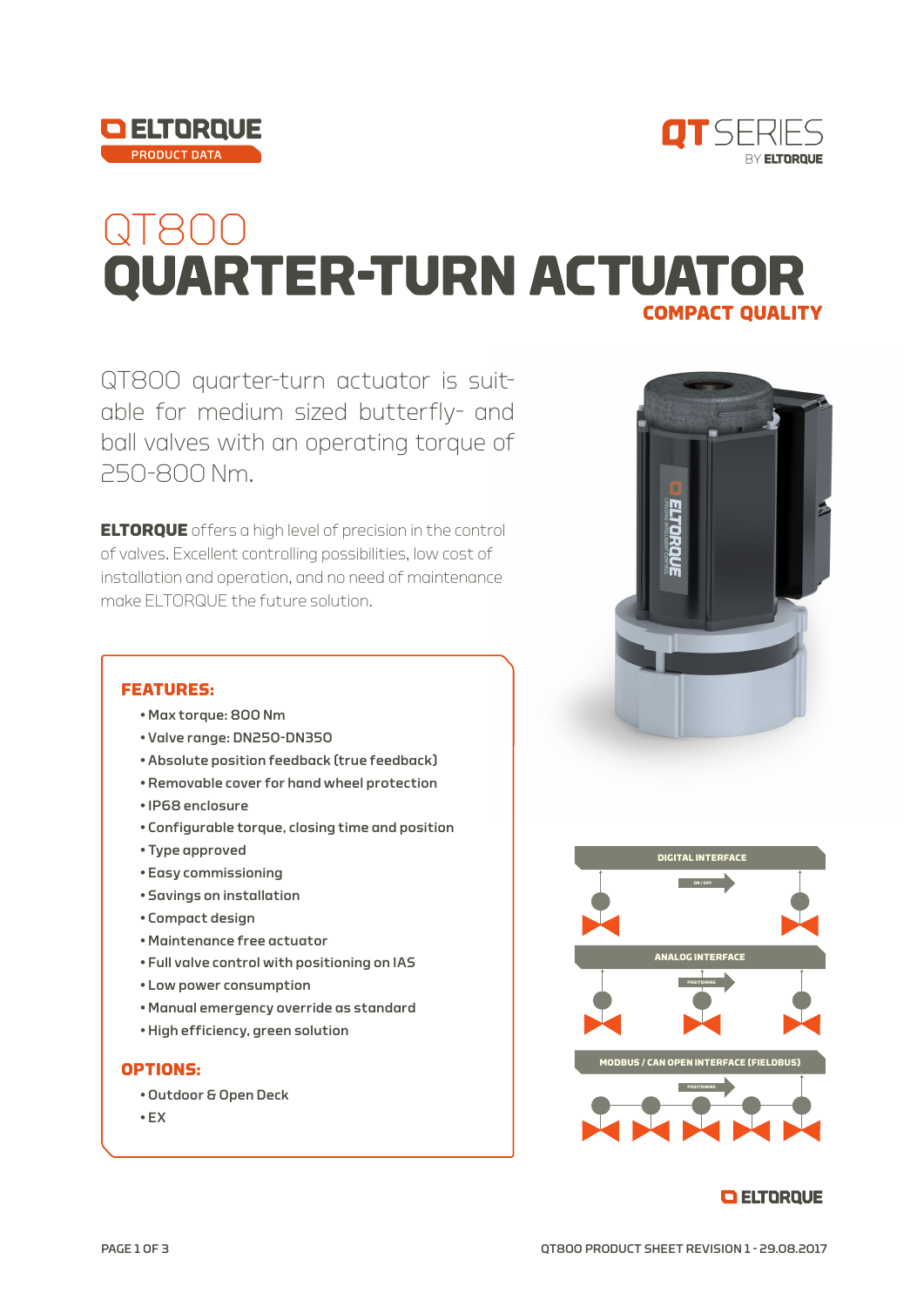



## QT800 **STANDARD SPECIFICATIONS**

|                                     | <b>QT800 STANDARD</b>                                                                                                                                                                   |
|-------------------------------------|-----------------------------------------------------------------------------------------------------------------------------------------------------------------------------------------|
| MIN-MAX TORQUE <sup>1</sup>         | 250-800 Nm                                                                                                                                                                              |
| MIN-MAX CLOSING TIME 0-100% / 0-90° | 45-180 sec                                                                                                                                                                              |
| <b>VALVE SPINDLE ADAPTER</b>        | SQ27, 45mm depth                                                                                                                                                                        |
| <b>VALVE FLANGE</b>                 | F10 & F12 (According to ISO5211)                                                                                                                                                        |
| <b>VALVE APPLICATIONS</b>           | Butterfly or ball valves with part-turn operation. Examples butterfly valves: DN250-DN350 PN16                                                                                          |
|                                     | <b>PHYSICAL PROPERTIES</b>                                                                                                                                                              |
| <b>WEIGHT</b>                       | 21kg                                                                                                                                                                                    |
| <b>DIMENSIONS H/W</b>               | 333/200/239 mm                                                                                                                                                                          |
| <b>HOSING</b>                       | IP68 (10m 72hr) - Corrosion protected aluminium and steel enclosure                                                                                                                     |
| <b>COLOR</b>                        | Black                                                                                                                                                                                   |
| <b>OPERATING CONDITIONS</b>         | $-25 - 55 °C$                                                                                                                                                                           |
|                                     | Not designed for exposure to corrosive chemicals.                                                                                                                                       |
| <b>TEMPERATURE PROTECTION</b>       | Motor current is switched off in case of over-heating. Stator coils serve as heating elements in case of low<br>temperatures.                                                           |
|                                     |                                                                                                                                                                                         |
|                                     | <b>ELECTRICAL AND CONTROL PROPERTIES</b>                                                                                                                                                |
| <b>POWER SUPPLY</b>                 | 110-240V AC/DC, 50/60 Hz, Max 200VA                                                                                                                                                     |
| <b>CABLE GLANDS</b>                 | Up to five M2O glands allows serial connection of power supply and fieldbus wiring. Threaded holes in<br>actuator capsule. Use IP68 glands for all wires, EMC type for fieldbus wiring. |
| <b>INTERFACE OPTIONS</b>            | <b>Digital:</b> 2 DI (Open - Close) & 3 DO (Open - Closed - Alarm)                                                                                                                      |
|                                     | <b>Analogue:</b> Al (Set position), AO (Feedback position) & DO (Alarm). 4-20 mA Al/AO signal.<br>Modbus Fieldbus: Max 31 nodes per network.                                            |
|                                     | CANopen Fieldbus: Max 127 nodes per network. Fieldbus allows positioning and other extended control of<br>actuator. Number of nodes will be limited by control system.                  |
| <b>POSITION SENSOR</b>              | Resolution 0,39%/0,35° & range 360°                                                                                                                                                     |
|                                     | Absolute position sensor, provides correct feedback even after a power failure.                                                                                                         |
| <b>CONFIGURATION</b>                | USB connection to PC with Eltorque Manager                                                                                                                                              |
| <b>CONFIGURABLE PARAMETERS</b>      | Open and Closed positions. Actuator speed, torque and valve position regions.<br>Inverted IO or fieldbus parameters depending on control interface                                      |
|                                     | <b>EMERGENCY AND SAFETY</b>                                                                                                                                                             |
| <b>MANUAL OPERATION</b>             | Standard feature using fixed hand-wheel. Mechanical valve position indicator.                                                                                                           |
| <b>COVER OF HAND WHEEL</b>          | Can be removed and refitted without tools.<br>Protects mechanism against mechanical damage and foreign objects.                                                                         |
| <b>NUMBER OF TURNS</b>              | 74 for 0-100%/ 0-90° valve operation                                                                                                                                                    |
| <b>CERTIFICATIONS<sup>2</sup></b>   | CE-marked<br>Type approved by DNV, GL, CCS, ABS (PRODUCT DESIGN ASSESMENT - PDA), BV and LR.                                                                                            |

1 Configurable using Eltorque Manager software.

<sup>2</sup> Special conditions apply, check details with Eltorque agent.



Specifications may change without notice.